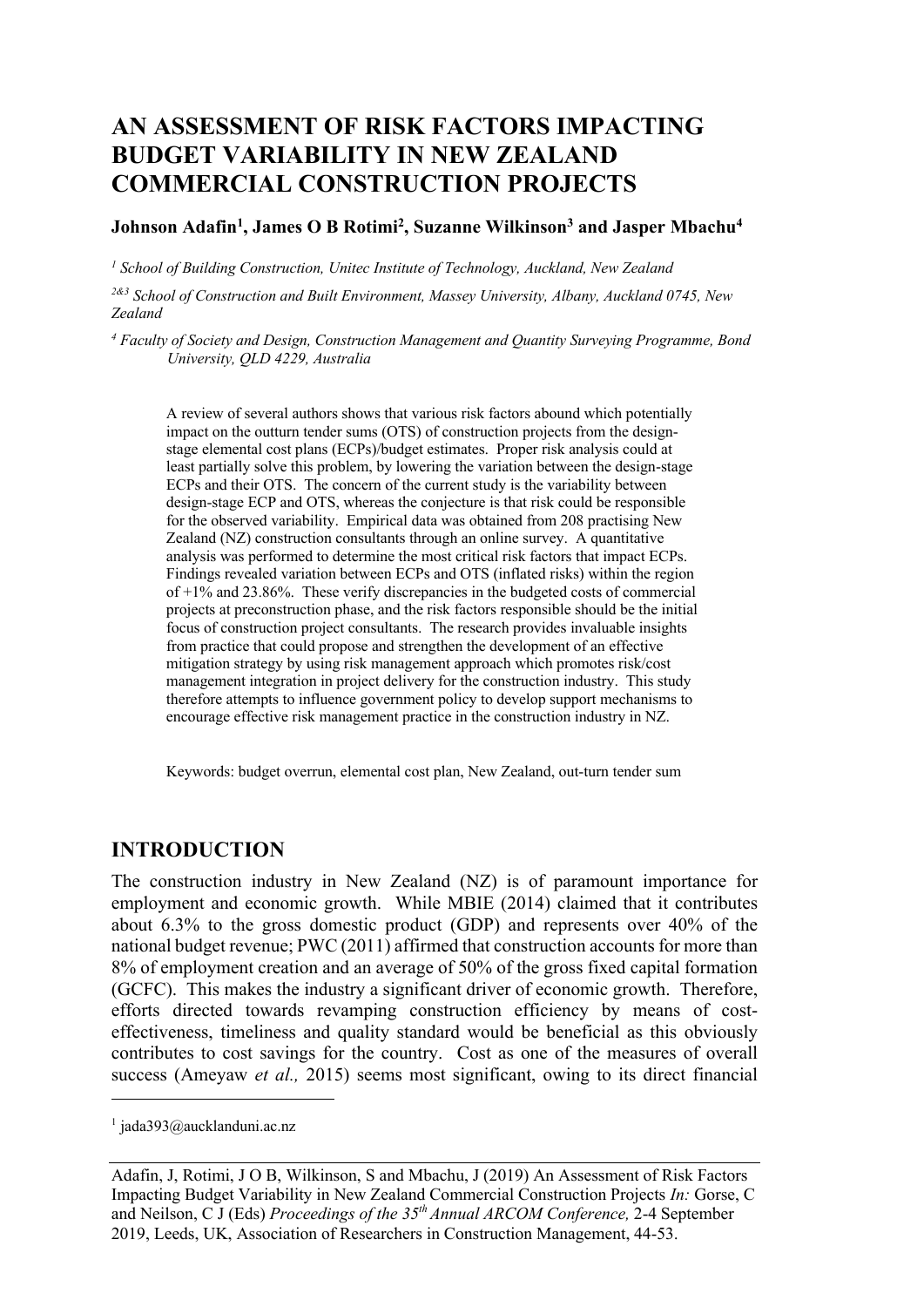impact on all stakeholders. It is thus noteworthy that pre-tender budgeting activities continue to pose challenges to project stakeholders.

Despite much care and effort in the preparation of design-stage ECPs, differences observed between them and OTS are usually significant (Odeyinka 2010). Deviations in the region of +1% and +12% are mentioned in Morrison (1984), Skitmore and Picken (2000) and Oladokun *et al.,* (2011). Research undertaken by Adafin *et al.,* (2015) indicated discrepancies in budgeted costs between the ECPs and OTS in the region of - 14% and +16%. These are reasons behind a follow-up study that investigated the accuracy and reliability of design-stage ECP in building projects. Adafin (2017) stated that the observed variance between ECPs and OTS differ significantly, drawing inferences from a study that evaluated cost data from completed building projects in NZ. Adafin (2017) found these deviations to be significantly higher for commercial projects (-14.22% and  $+16.33\%$ ; Reliability [Rel.] Rank = 3), than in residential projects with small, reliable and acceptable percentage deviations (-3.67% and +3.95%; Rel. Rank  $= 1$ ). Significant discrepancies are further noted in both educational  $(-3.98\%$  and +12.15%; Rel. Rank = 2) and refurbishment  $(-10.07\%$  and  $+30.14\%$ ; Rel. Rank = 4) projects (see Adafin 2017). These findings suggested that deviations occur even in developed countries with mature construction industries and established construction practices. Xia *et al.,* (2017) observed that such deviations could be due to risk factors that are inherent in both design and construction activities. Odeyinka (2010) explained that these risks are covered by allocating contingency costs to include both expected and unexpected circumstances in design-stage ECPs and tender sums. Observed variance between ECPs and OTS could be reduced, if risk items were identified and reasonably priced during design development. As evidenced in Adafin *et al.,* (2016), this study posits that budget overrun could vary with procurement and project types. Projects awarded under the traditional lump sum fixed price contracts were considered for this investigation, because of accessibility of data.

Substantive research has indicated that most studies on risk management acquired data on projects executed in the East Asia, Europe, Middle East and United States (El-Sayegh and Mansour 2015). Predominantly, the key objective is how these risk factors that are inherent in construction projects, interact to cause the variations observed between ECPs and OTS. Limited attention is known to have been given to this area in NZ, which could foster/promote industry practice. While clients are becoming uncomfortable at seeing their projects completed over-budget, this study therefore attempts to influence government policy to develop support mechanisms to foster/encourage effective risk management practice in the construction industry in NZ.

### **LITERATURE REVIEW**

#### *Cost Planning and Inherent Risks Impacting Budget Overrun*

Jaggar *et al.,* (2002) described cost planning as the totality of processes involved in the financial management of a construction scheme during design development, so that the contractor's tender price matches the initial financial plan. Within the context of the current study, cost planning describes any means of utilising early-stage strategic cost advice in the design process to give project owners good value for money. ECP therefore portrays a basic budget and represents a final ECP amendment before tenders are invited, while OTS is the accepted tender sum or in other words, initial contract sum. The difference between ECP and OTS is the increase of cost in addition to tenderer's mark-up. In Carter et al.'s (1994) opinion, risk frequently refers to the ways in which actual results may be worse than planned. This definition reflects the views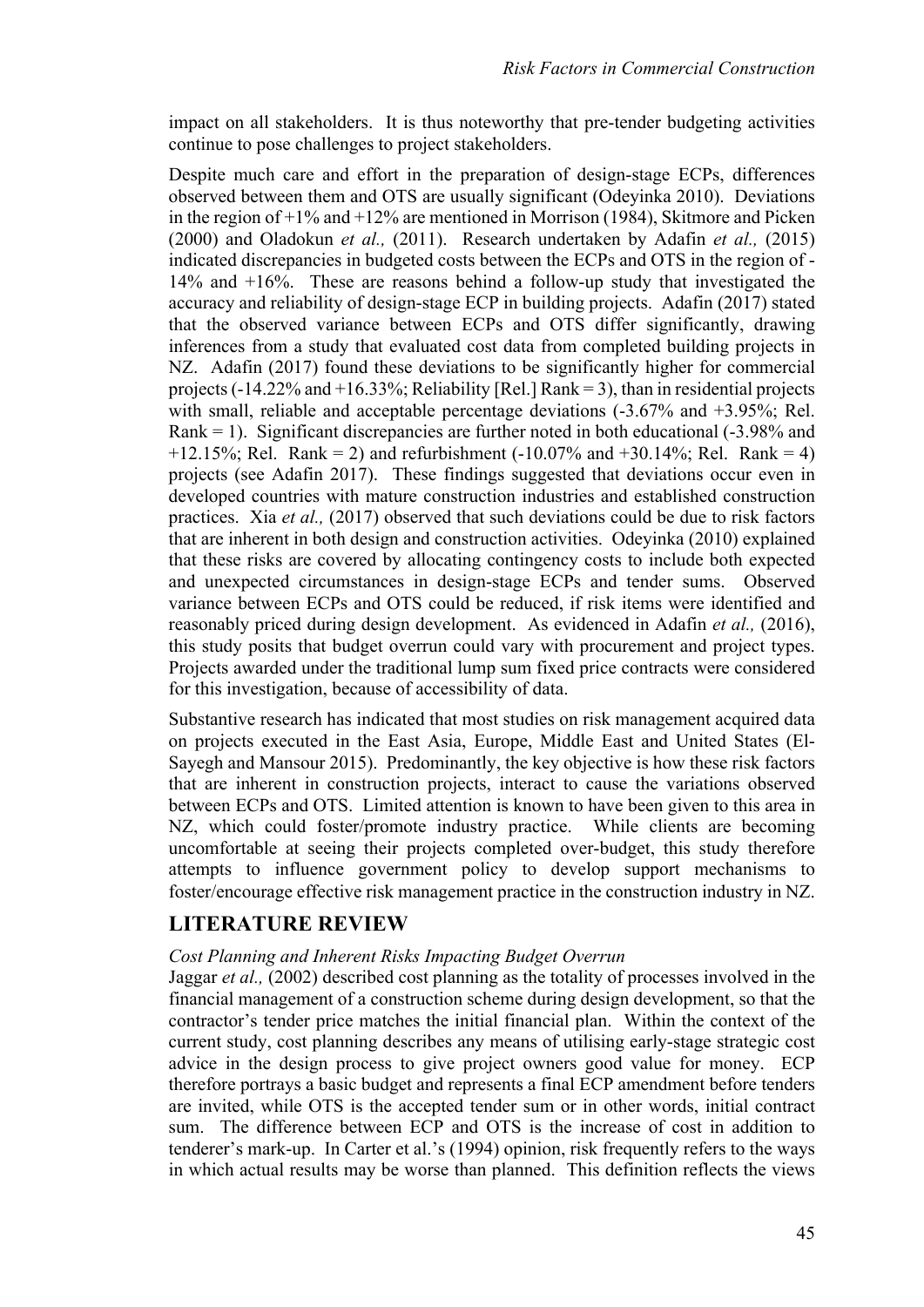of some early studies cited in Akintoye and MacLeod (1997). According to Akintoye and MacLeod (1997), project risk denotes "an exposure of project activities to adverse consequences of future events that affect project objectives". Risks are uncertain events or conditions that, when they occur, have positive or negative effect on a project's objectives (Akintoye and MacLeod 1997; Carter *et al.,* 1994; PMI 2008). This research embraces the view that the benefits or positive impacts of risk on project objectives could be achieved by minimising some risk occurrences and detrimental impacts. By this, this study connects with the realities of practice by viewing risk as the extent and impact of adverse occurrences that cause a project to exceed its predicted ECPs.

Several studies have identified numerous risks that influence budgetary performance of construction projects (see Akintoye 2000; Doyle and Hughes 2000; Ling and Boo 2001; Odusami and Onukwube 2008; Enshassi *et al.,* 2013; Adafin *et al.,* 2018: 2, 3 and 5). Evidence and arguments in construction management researches(Odeyinka *et al.,* 2010; Adafin *et al.,* 2018: 3; Agyekum-Mensah 2018; Love and Ahiaga-Dagbui 2018; Yap *et al.,* 2018) indicated that it is rare to find a project in which the OTS equals the budget estimate for a variety of reasons. Therefore, an effective mitigation strategy using risk management approach (a deterministic system to risk) should reduce budget/cost and schedule/time overruns on construction projects (Hwang *et al.,* 2014). Thus, as a partial solution, this research proposes to reduce the variances between ECPs and OTS during preconstruction phase, through an analysis of risks.

There is a dearth of literature and research specific to NZ's construction project risk. Furthermore, identifying and assessing risk factors for NZ construction projects, and how these interact to account for the wide variation between design-stage ECPs and OTS, will be significant. The examination of perceptions held by NZ construction consultants on risk occurrence in traditionally procured commercial construction projects has remained unexplored. The current study therefore investigates variations between ECPs and OTS in commercial projects from construction consultants' (i.e., architects, quantity surveyors [QS], and project managers [PMs]) perspectives. Questions addressed by this study include: what are the risk factors impacting variability between design-stage ECPs and OTS; and how these identified risk factors can be evaluated using Kendall's concordance, to determine the most significant?

## **METHODOLOGY**

To address the research questions posed by the current study, a questionnaire with closed-ended questions was administered to gain more understanding of cost and risk issues, following Fellows and Liu (2008). An initial pilot study including 32 participants (i.e. NZ-based architects, QS and PMs) was conducted in line with Nworgu (2006), to ensure clarity of the questionnaire and the relevance of the risks explored to NZ commercial construction.

36 risk factors were classified into 7 main groups (see Adafin *et al.,* 2018: 3), based on literature review and expert judgment by five construction consultants (i.e. architects, QS and PMs). Using expert judgments has been extensively noted for risk identification (Kassem *et al.,* 2019). A criticality cut-off point of 3.00 (Fellows and Liu 2008) on a five-point Likert scale was employed to prioritise the top 16 critical risks from the 36 risk factors. Adafin *et al.,* (2016) suggested that risk factors, with overall mean scores of 3.00 and above, had significant impacts on variability and viewed to have potential impacts on budgetary performance of construction projects. These 16 significant factors formed the basis of a refined questionnaire administered to participants (private consultancies). Key sections in the questionnaire included: questionnaire introduction;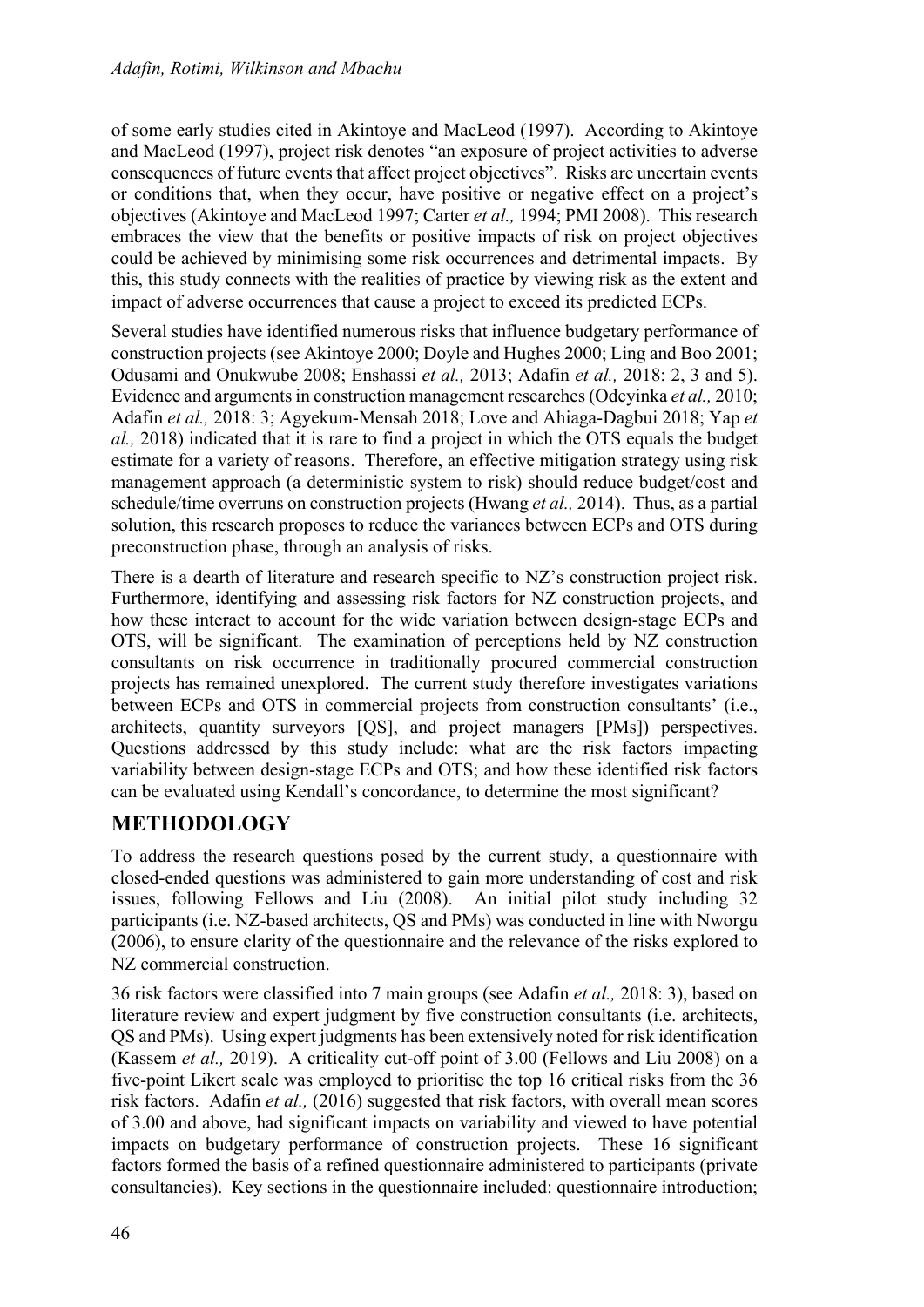project-specific questions including risk factors on the observed variation (i.e. extent and impact); demographic information and, conclusion and feedback. Respondents were requested to indicate the level of importance of the categorised 16 critical risk factors using the five-point Likert scale of 1 (very low risk occurrence) to 5 (very high level of risk occurrence); and 1 (very low risk impact) to 5 (very high-risk impact). The theoretical justification for the application of the five-point scale was found in Arif *et al.,* (2015), and the two-dimensional scaling questionnaire used in this study followed Odeyinka *et al.*, (2012). Thus, the measuring scale had the property of an interval scale, which makes the collected data suitable for various statistical analyses.

A stratified random sampling approach, following Naoum (2007) was employed with the sampling frame drawn from the databases of the New Zealand Institute of Building (NZIOB), New Zealand Institute of Architects (NZIA), and New Zealand Institute of Quantity Surveyors (NZIQS) (see Table 1). 420 registered members (financially valid members), selected from the directories maintained by the Institutes, received an email from the representatives of the professional bodies in January/February 2017. The participants are reasonably well experienced and with good understanding of projectrisk issues. Of these, 245 complete responses were received (see Table 1), but only 208 (sample size) of these involved traditionally procured commercial projects. The study is based on those 208 responses, which is an adequate relevant-data response rate of 65% higher than 40% suggested by Moser and Kalton (1981). The survey's demographic information included designation, work experience, and academic and professional qualifications (see Table 1). It is significant to highlight that 85% of the respondents based their views on personal experiences with traditionally procured commercial projects.

Responses to the questionnaire survey were analysed using descriptive statistics (Naoum 2007), the mean score analysis and degree of risk (Odeyinka *et al.,* 2012) and Kendall's coefficient of concordance w (Offei-Nyako *et al.,* 2016). The responses were ranked to determine the relative importance of the risk factors considered. Mean scores MS were used to determine the degree-of-risk values; whereas the "Degree of Risk" measure was used for subsequent ranking of identified risk variables. This is expressed as  $R = P x I$ , where  $R =$  the degree-of-risk,  $P =$  extent of risk occurrence, and I = the perceived impact on a project. Further, Kendall's coefficient of concordance (w) was used to measure the degree of agreement among sets of rankings in the estimation of risk factors, by the study participants.

## **DATA ANALYSIS AND RESULTS**

Table 2 (Risk factors' means and rankings) provides a summary of the data analysis of the extent of risk occurrence and its perceived impacts, and the 'degree-of-risk' scores in commercial projects. The 'degree-of-risk' values for the combined sample range from 3.73 to 15.08. A few risk factors fall between 7.58 and 15.08, revealing the complex interaction of the most critical risk items. The resultant ranking of the 16 risk factors highlights the following top-five risk factors that could influence predictive modelling: scope change (owner's requirements), project complexity, information quality and flow requirements, availability of design information, and consultants' skills. Further to the mean ranking analysis, the study performed the Risk impacts' Kendall's concordance analysis to measure concordance of the three groups of consultants (architects, QS and PMs), from which opinions were sought. The Statistical Package for Social Sciences (SPSS) software was used for the analysis and the results presented in Table 3.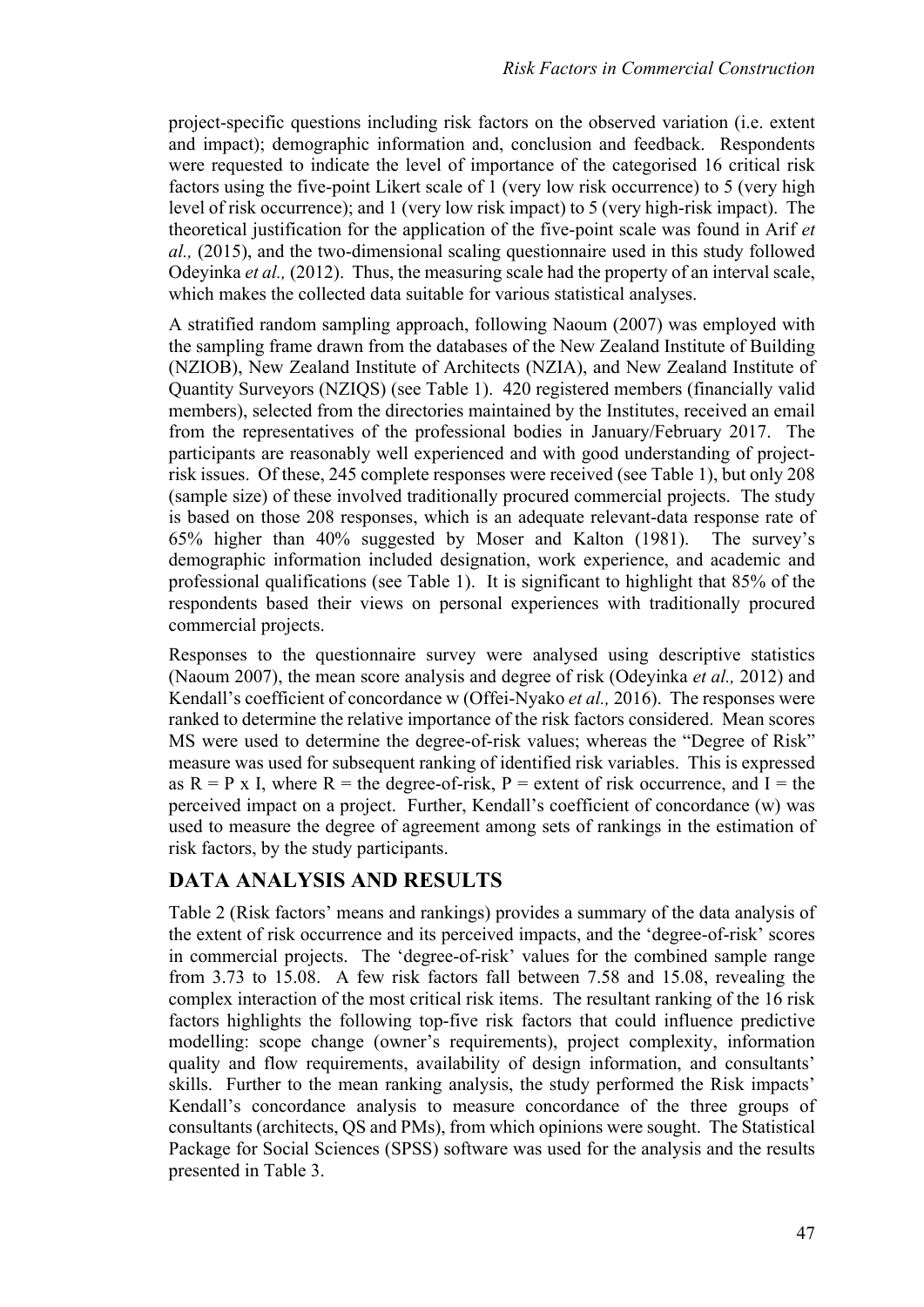#### *Table 1: Participants' Demographic Information*

| Designation of Respondents                |             |         |            |  |  |  |  |  |  |
|-------------------------------------------|-------------|---------|------------|--|--|--|--|--|--|
|                                           | Number of   |         | Cumulative |  |  |  |  |  |  |
| Characteristics                           | Respondents | Percent | Percent    |  |  |  |  |  |  |
| Architect                                 | 102         | 41.63   | 41.63      |  |  |  |  |  |  |
| Client's OS                               | 71          | 28.98   | 70.61      |  |  |  |  |  |  |
| Project Manager                           | 72          | 29.39   | 100.00     |  |  |  |  |  |  |
| Total                                     | 245         | 100.00  |            |  |  |  |  |  |  |
| Academic Qualification of Respondents     |             |         |            |  |  |  |  |  |  |
| PhD                                       | 4           | 1.63    | 1.63       |  |  |  |  |  |  |
| Master's Degree                           | 81          | 33.06   | 34.69      |  |  |  |  |  |  |
| Bachelor's Degree                         | 110         | 44.90   | 79.59      |  |  |  |  |  |  |
| PGD / Graduate Diploma                    | 21          | 8.57    | 88.16      |  |  |  |  |  |  |
| Diploma/ND/HNC/HND                        | 26          | 10.61   | 98.77      |  |  |  |  |  |  |
| None                                      | 3           | 1.23    | 100.00     |  |  |  |  |  |  |
| Total                                     | 245         | 100.00  |            |  |  |  |  |  |  |
| Professional Qualification of Respondents |             |         |            |  |  |  |  |  |  |
| Fellow membership, e.g.                   |             |         |            |  |  |  |  |  |  |
| FNZIA, FNZIOS,                            |             |         |            |  |  |  |  |  |  |
| <b>FNZIOB</b>                             | 108         | 44.08   | 44.08      |  |  |  |  |  |  |
| Full membership, e.g.                     |             |         |            |  |  |  |  |  |  |
| MNZIA, MNZIQS,                            |             |         |            |  |  |  |  |  |  |
| <b>MNZIOB</b>                             | 127         | 51.84   | 95.92      |  |  |  |  |  |  |
| None                                      | 10          | 4.08    | 100.00     |  |  |  |  |  |  |
| Total                                     | 245         | 100.00  |            |  |  |  |  |  |  |
| Professional Experience of Respondents    |             |         |            |  |  |  |  |  |  |
| $1-10$ years                              | 16          | 6.53    | 6.53       |  |  |  |  |  |  |
| $11-20$ years                             | 46          | 18.78   | 25.31      |  |  |  |  |  |  |
| $21-30$ vears                             | 93          | 37.96   | 63.27      |  |  |  |  |  |  |
| $31-40$ years                             | 67          | 27.35   | 90.62      |  |  |  |  |  |  |
| Over 40 years                             | 23          | 9.38    | 100.00     |  |  |  |  |  |  |
| Total                                     | 245         | 100.00  |            |  |  |  |  |  |  |
| $Mean = 26.93$ years                      |             |         |            |  |  |  |  |  |  |

Note: QS = quantity surveyor; PhD = doctor of philosophy; PGD = postgraduate diploma; ND = national diploma; HNC = higher national certificate:  $HND =$  higher national diploma:  $FNZIA =$  fellow. New Zealand Institute of Architects:  $MNZIA =$  member (full). New Zealand Institute of Architects: FNZIOS = fellow. New Zealand Institute of Ouantity Surveyors: MNZIOS = member (full), New Zealand Institute of Quantity Surveyors; FNZIOB = fellow, New Zealand Institute of Building; MNZIOB = member (full). New Zealand Institute of Building.

A Kendall's w value of 0.84 was obtained; this means that the 208 respondents significantly agreed in their assessments. The value of  $w = 0.84$  (w is greater than 0 and close to 1) indicates a positive and strong agreement amongst the consultants in their estimation of each of the risk factors. Also, this shows that a positive/perfect concordance exists in the ranking of risk factors that affect variability between ECPs and OTS. Hence if any predictive modelling was to be undertaken, the top-five risk factors could provide reliable inputs into the model development.

From the sample population of 208 participants, a stratified sample of 12 QS provided ECPs and OTS data for this study. Table 4 shows variation between ECPs and OTS within the region of  $+1\%$  and 23.86% for commercial projects. The cost data was analysed to achieve an estimated relationship between the factors and their variances. This gives a further insight into the top-five risk factors that cause variation in the budgeted costs and could be relied upon for future predictive modelling. Table 2 displays the risk factors in line with their relative importance.

The results are presented in this section, aligning with the outcome of previous studies with a focus on risks during estimating and tendering practices. Scope change was ranked  $1<sup>st</sup>$  as observed in Table 2. This finding is consistent with some previous studies (Odeyinka *et al.*, 2010; Ameyaw *et al.*, 2015) that ranked this risk factor 2<sup>nd</sup> and 4<sup>th</sup> in the UK and Ghana respectively. This suggests that the accuracy of cost plan estimates is highly dependent on the level of details available within the project scope definition. Early (and frequent changes) in design and scope will impact budgetary performance of a commercial project at the pre-contract phase, as there seems to be some level of inevitability in design changes.

The risk factor ranked 2nd is Design and Construction complexity. Doyle and Hughes (2000) stated that the rapid development in technology affects design and construction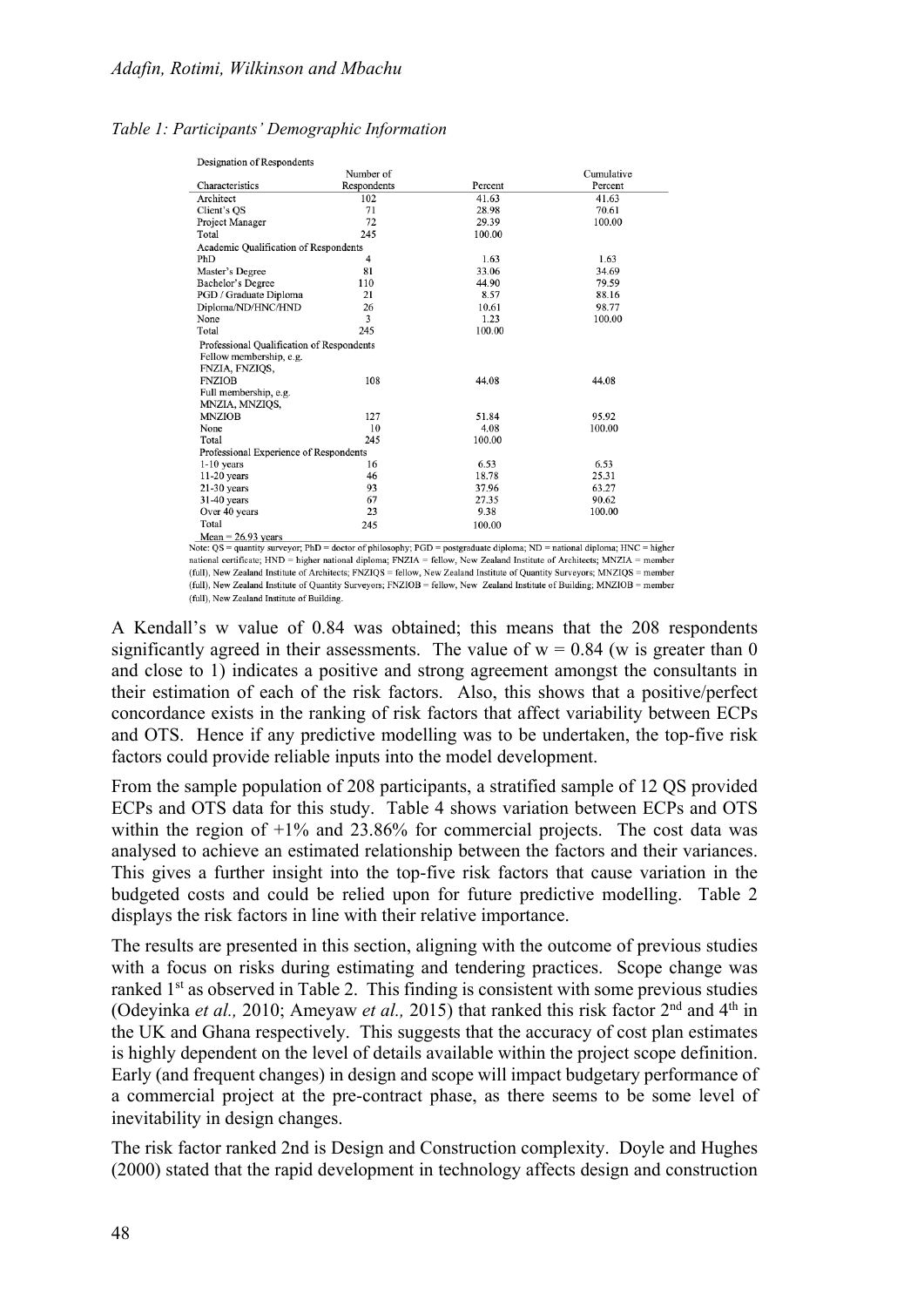activities. Project complexity implies innovations, and a degree of difficulty in performing tasks. Thus, complexity in commercial design and construction is known to be significant in budget overruns. It can safely be concluded from this finding that the more complex a project is (in size, shape, height and aesthetics), the more detailed will be the design/plan of work and site production.

*Table 2: Construction consultants' opinion of risk occurrence for commercial projects*

|                                         |                                                                        |                  |                  | Architects<br>$(N=82)$ |                  |                  | Ouantity<br>Surveyors<br>$(N=62)$ |                  |                  | Project<br>Managers<br>$(N=64)$ |                          |                          | Total<br>Sample<br>$(N=208)$ |
|-----------------------------------------|------------------------------------------------------------------------|------------------|------------------|------------------------|------------------|------------------|-----------------------------------|------------------|------------------|---------------------------------|--------------------------|--------------------------|------------------------------|
| Overall Rank                            | <b>Risk Factors</b>                                                    | Risk extent mean | Risk impact mean | Degree of risk         | Risk extent mean | Risk impact mean | Degree of risk                    | Risk extent mean | Risk impact mean | Degree of risk                  | Overall risk extent mean | Overall risk impact mean | Overall degree of risk       |
| $\overline{1}$                          | Scope change<br>(owner's                                               |                  |                  |                        |                  |                  |                                   |                  |                  |                                 |                          |                          |                              |
| $\mathbf{2}$<br>$\overline{\mathbf{3}}$ | requirements)<br>Project complexity<br>Information quality<br>and flow | 3.53<br>3.18     | 3.78<br>3.60     | 13.34<br>11.45         | 3.86<br>3.51     | 4.21<br>2.92     | 16.25<br>10.25                    | 3.82<br>3.44     | 3.88<br>3.78     | 14.82<br>13.00                  | 3.76<br>3.42             | 4.01<br>3.65             | 15.08<br>12.48               |
| $\overline{4}$                          | requirements<br>Availability of                                        | 3.01             | 3.22             | 9.69                   | 3.73             | 3.82             | 14.25                             | 3.50             | 3.83             | 13.41                           | 3.35                     | 3.72                     | 12.46                        |
|                                         | design information                                                     | 2.99             | 3.33             | 9.96                   | 3.75             | 3.68             | 13.80                             | 3.49             | 3.79             | 13.19                           | 3.36                     | 3.63                     | 12.20                        |
| 5                                       | Consultants' skills                                                    | 2.94             | 3.24             | 9.53                   | 3.52             | 2.90             | 10.21                             | 3.53             | 3.86             | 13.63                           | 3.28                     | 3.60                     | 11.81                        |
| 6                                       | Property market                                                        |                  |                  |                        |                  |                  |                                   |                  |                  |                                 |                          |                          |                              |
| $\overline{7}$                          | condition<br>Experience of                                             | 3.22             | 3.34             | 10.75                  | 3.45             | 3.80             | 13.11                             | 3.18             | 3.40             | 10.81                           | 3.25                     | 3.58                     | 11.64                        |
| 8                                       | project team<br>Site condition                                         | 2.83             | 2.94             | 8.32                   | 2.62             | 2.45             | 6.42                              | 3.74             | 3.85             | 14.40                           | 3.15                     | 3.47                     | 10.93                        |
|                                         | information                                                            | 2.62             | 3.11             | 8.15                   | 2.72             | 2.87             | 7.81                              | 3.72             | 3.82             | 14.21                           | 3.12                     | 3.48                     | 10.86                        |
| 9                                       | Tender                                                                 |                  |                  |                        |                  |                  |                                   |                  |                  |                                 |                          |                          |                              |
|                                         | documentation                                                          | 1.92             | 2.40             | 4.61                   | 2.78             | 2.80             | 7.78                              | 3.56             | 3.76             | 13.39                           | 2.79                     | 3.21                     | 8.96                         |
| 10                                      | Extent of<br>completion of pre-                                        |                  |                  |                        |                  |                  |                                   |                  |                  |                                 |                          |                          |                              |
|                                         | contract design                                                        | 2.42             | 2.58             | 6.24                   | 2.60             | 2.46             | 6.40                              | 2.69             | 2.90             | 7.80                            | 2.58                     | 2.94                     | 7.58                         |
| 11                                      | Provision of labour                                                    |                  |                  |                        |                  |                  |                                   |                  |                  |                                 |                          |                          |                              |
|                                         | and materials                                                          | 2.11             | 2.41             | 5.09                   | 1.72             | 1.92             | 3.30                              | 3.17             | 3.56             | 11.29                           | 2.53                     | 2.87                     | 7.26                         |
| 12                                      | Project type                                                           | 2.38             | 2.65             | 6.31                   | 1.87             | 1.86             | 3.48                              | 2.57             | 3.14             | 8.07                            | 2.46                     | 2.76                     | 6.79                         |
| 13                                      | Construction<br>method                                                 |                  |                  |                        |                  |                  |                                   |                  |                  |                                 |                          |                          |                              |
| 14                                      | Project location                                                       | 2.05<br>2.15     | 2.46<br>2.38     | 5.04<br>5.12           | 1.82<br>1.68     | 1.78<br>1.26     | 3.24<br>2.12                      | 2.56<br>2.39     | 2.88<br>2.44     | 7.37<br>5.83                    | 2.25<br>2.18             | 2.69<br>2.42             | 6.05<br>5.28                 |
| 15                                      | Defective design                                                       |                  |                  |                        |                  |                  |                                   |                  |                  |                                 |                          |                          |                              |
|                                         | and specification                                                      | 1.65             | 1.88             | 3.10                   | 1.62             | 1.60             | 2.59                              | 1.68             | 2.56             | 4.30                            | 1.92                     | 2.31                     | 4.44                         |
| 16                                      | Client type                                                            | 1.93             | 2.16             | 4.17                   | 1.46             | 1.38             | 2.01                              | 2.18             | 1.81             | 3.95                            | 1.82                     | 2.05                     | 3.73                         |

The risk variable ranked  $3<sup>rd</sup>$  by the respondents is Information quality and flow requirements. Table 2 reveals that this factor has a significant impact in NZ on the budgetary performance of commercial projects at the pre-contract phase of development process. However, it ranked 15<sup>th</sup> in Akintoye (2000) suggesting that it is less critical in the UK as cost planning practice requires the consultants to supply most of the information required for the estimating function; they influence the quality of information provided and the efficiency of flow of such information.

This variable (Availability of design information) was ranked  $4<sup>th</sup>$ , based on the sample score. The results presented in Table 2 show that availability of design information is considered a key risk affecting cost planning accuracy in NZ and has some significant impact on the budgetary performance of commercial projects at the preconstruction phase of project development. This finding is however consistent with Ling and Boo's (2001) submission, that drawings are important for effectively communicating designer intentions for the project owner's conceptions. Therefore, project implementation strategies for collecting information on project performance are considered vital for project planning and control. This necessitates why incomplete or inadequate design information, especially as it affects quality and availability, could influence the budgetary performance of commercial projects in the pre-construction phase.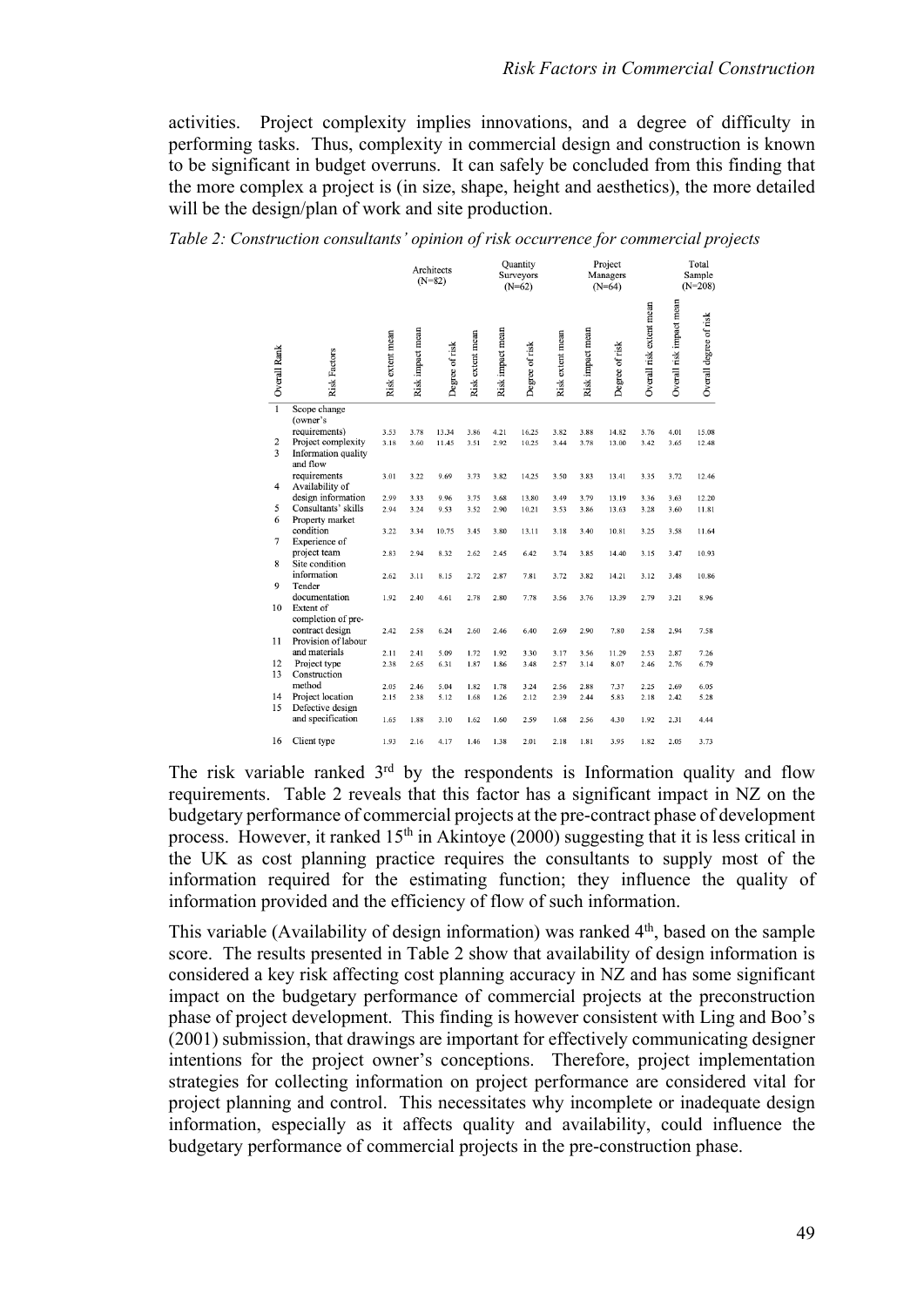|                                       | Architects<br>$(N=82)$ | Ouantity<br>Surveyors<br>$(N=62)$ | Project<br>Managers<br>$(N=64)$ | R<br>Sum of<br>Ranks | D       | Kendall's<br>concordance |
|---------------------------------------|------------------------|-----------------------------------|---------------------------------|----------------------|---------|--------------------------|
| <b>Risk Factors</b>                   | rank $(R_1)$           | rank $(R2)$                       | rank $(R_3)$                    | $R_1 + R_2 + R_3$    | $(R-A)$ | coefficient (w)          |
| Scope change (owner's                 |                        |                                   |                                 |                      |         |                          |
| requirements)                         | 1                      | 1                                 | 1                               | 3                    | $-22.5$ | 506.25                   |
| Project complexity                    | $\overline{c}$         | 5                                 | 8                               | 15                   | $-10.5$ | 110.25                   |
| Information quality and               |                        |                                   | 5                               |                      |         |                          |
| flow requirements                     | 5                      | $\overline{c}$                    |                                 | 12                   | $-13.5$ | 182.25                   |
| Availability of design<br>information | $\overline{4}$         | 3                                 | 7                               | 14                   | $-11.5$ | 132.25                   |
| Consultants' skills                   | 6                      | 6                                 | $\overline{\mathbf{4}}$         | 16                   | $-9.5$  | 90.25                    |
|                                       |                        |                                   |                                 |                      |         |                          |
| Property market condition             | 3                      | $\overline{4}$                    | 10                              | 17                   | $-8.5$  | 72.25                    |
| Experience of project team            | 7                      | 9                                 | $\boldsymbol{2}$                | 18                   | $-7.5$  | 56.25                    |
| Site condition information            | 8                      | 7                                 | 3                               | 18                   | $-7.5$  | 56.25                    |
| Tender documentation                  | 14                     | 8                                 | 6                               | 28                   | 2.5     | 6.25                     |
| Extent of completion of               |                        |                                   |                                 |                      |         |                          |
| pre-contract design                   | 10                     | 10                                | 12                              | 32                   | 6.5     | 42.25                    |
| Provision of labour and               |                        |                                   |                                 |                      |         |                          |
| materials                             | 12                     | 12                                | 9                               | 33                   | 7.5     | 56.25                    |
| Project type (residential,            |                        |                                   |                                 |                      |         |                          |
| commercial, educational,              | 9                      | 11                                | 11                              | 31                   | 5.5     | 30.25                    |
| etc.)                                 |                        |                                   |                                 |                      |         |                          |
| Construction method                   | 13                     | 13                                | 13                              | 39                   | 13.5    | 182.25                   |
| Project location                      | 11                     | 15                                | 14                              | 40                   | 14.5    | 210.25                   |
| Defective design and                  |                        |                                   |                                 |                      |         |                          |
| specification                         | 16                     | 14                                | 15                              | 45                   | 19.5    | 380.25                   |
| Client type (private, public,         |                        |                                   |                                 |                      |         |                          |
| government, agencies,                 |                        | 16                                | 16                              |                      |         |                          |
| NGOs, etc.)                           | 15                     |                                   |                                 | 47                   | 21.5    | 462.25                   |
| Total                                 | ٠                      | ٠                                 |                                 | 408                  | ٠       | 2576                     |
| Mean $(A)$                            |                        |                                   |                                 | 25.5                 |         |                          |
| W                                     |                        |                                   |                                 |                      |         | 0.84                     |

*Table 3: Measuring construction consultants' agreement/disagreement using Kendall's concordance analysis*

Consultants' competency was also ranked  $5<sup>th</sup>$  by the respondents. This ranking agrees with Odusami and Onukwube's (2008) and Enshassi et al.'s (2013) findings, where their respondents ranked this factor  $1<sup>st</sup>$  and  $4<sup>th</sup>$ , respectively. However, in Akintoye (2000), expertise of consultants was ranked  $23<sup>rd</sup>$  out of 24 of the risk factors they evaluated. This is because project participants are usually responsible not only for providing a reasonable amount of information during design development and tender stages, but also its quality and flow.

*Table 4: Estimated variation between ECPs and OTS*

| Case Study  |               |               |              |             |
|-------------|---------------|---------------|--------------|-------------|
| Project No. | ECPs (NZ\$)   | OTS (NZ\$)    | Variation    | % Variation |
|             | 31,790,000.00 | 35,790,100.00 | 4,000,100.00 | 12.58       |
| 2           | 28,245,000.00 | 30,285,225.00 | 2,040,225.00 | 7.22        |
| 3           | 3,780,100.00  | 3,790,200.00  | 10,100.00    | 0.27        |
| 4           | 1,578,317.00  | 1,954,865.00  | 376,548.20   | 23.8576     |
| 5           | 26,795,275    | 31,250,000    | 4,454,725    | 16.625      |
| 6           | 1,730,000.00  | 1,960,000.00  | 230,000.00   | 13.2948     |
| 7           | 13,000,000    | 15,500,000    | 2,500,000    | 19.2308     |
| 8           | 26,795,275    | 31,250,000    | 4,454,725    | 16.625      |
| 9           | 4,536,000.00  | 5,201,189.00  | 665,189.20   | 14.6647     |
| 10          | 1,090,000.00  | 1,120,000.00  | 30,000.00    | 2.7523      |
| 11          | 12,650,000    | 13,720,000    | 1,070,000    | 8.4585      |
| 12          | 23,500,000    | 27,000,000    | 3,500,000    | 14.8936     |
|             |               |               |              |             |

Note: ECP = elemental cost plan; OTS = out-turn tender sum; NZ\$ = New Zealand dollars

It is thus apparent from this study that uncertainties and hence risks, will be greatly reduced where an estimator is more professional in cost plan development. An experienced estimator is therefore critically important to producing high-quality and reliable cost plans. It is not surprising that these top-five risk factors are ranked high in terms of extent of occurrence and impacts. The risk factors are design-related and at the preconstruction phase, and such could be difficult to predict in advance in most large-scale projects, Odeyinka *et al.,* (2010) suggested. However, during the construction phase, as more information is available, designers/clients may suggest changes to the scope of work to ensure their objectives are met. Since the reliability of ECP and OTS depends on available pre-construction information, it is predictable that any change may cause variability between the ECP and OTS.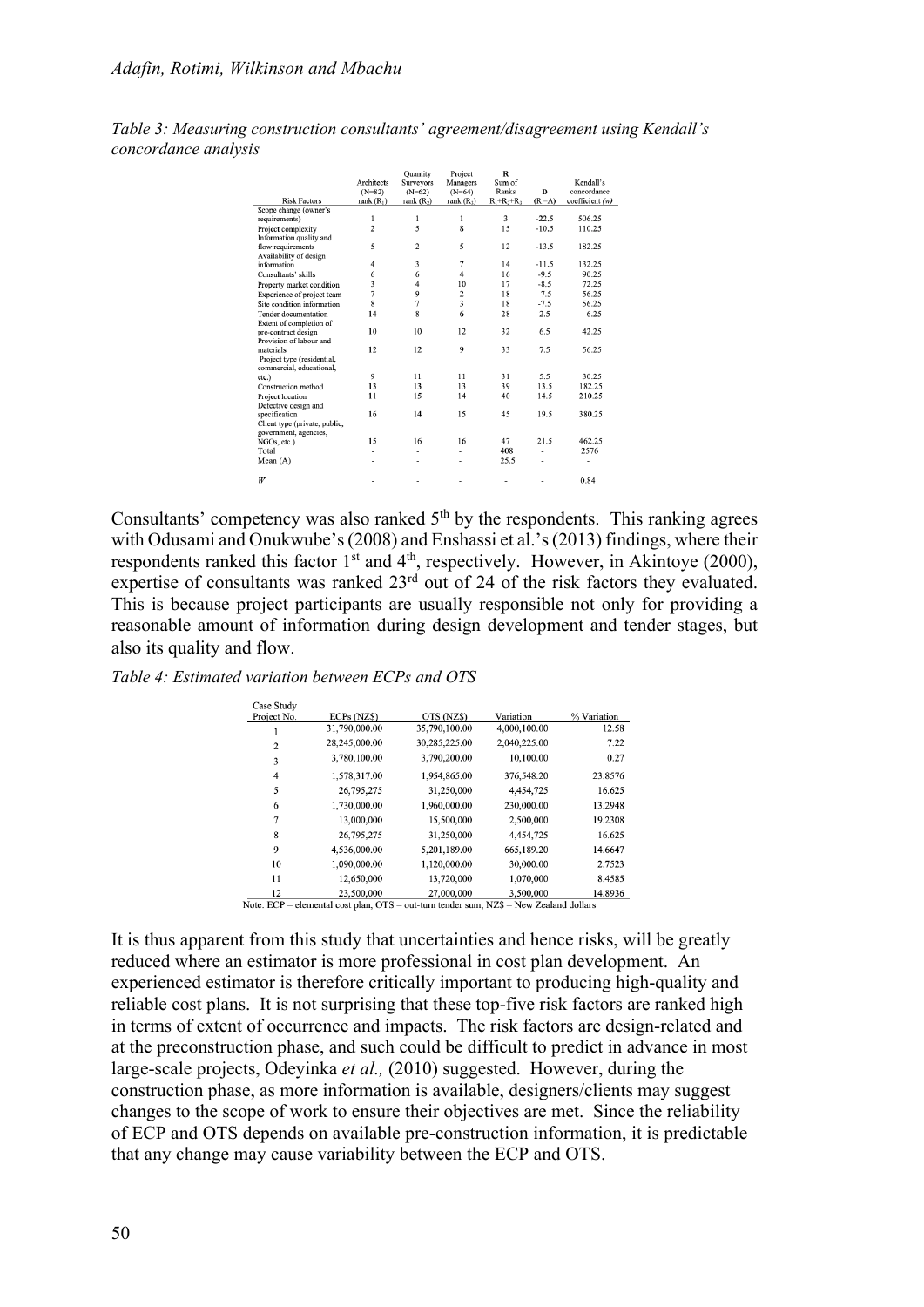## **CONCLUSION AND FURTHER RESEARCH**

The current assessment explored the risk factors producing variability between designstage ECPs and OTS and evaluated the degree of agreement amongst three groups of consultants (Architects, QS and PMs). Findings revealed variation between ECPs and OTS (inflated risks) within the region of  $+1\%$  and 23.86%. This research establishes and prioritises risk factors contributing to this increase, and this may affect commercial project development budgeting in NZ. Within the confines of the data collected, mean scoring analysis revealed the top five risk variables in traditionally procured commercial projects that influence variability between design-stage ECPs and OTS: scope change (owner's requirements), project complexity, information quality and flow requirements, availability of design information, and consultants' skills. Furthermore, Kendall's concordance analysis found a high level of participants' agreement in their rankordering of the relative importance of the factors identified. Results showed that these are preconstruction risk factors which have a high bearing on clients' expenditure. Therefore, studying and ranking of risk factors by extent and impact in projects helps the consultants to plan for appropriate responses to these risks according to the priority of occurrence and the importance of impact.

As a main contribution, this study broadens awareness of researchers in the global construction community regarding the relationship between construction costs and various risk variables, particularly for those countries where this problem is underresearched. Although, the research was conducted to identify the significant risk factors in NZ commercial construction projects, the results can be applied to construction projects implemented in any of developed and developing countries. The sample size used in this study is more favourable than those in earlier studies in the same field. The knowledge also provides proper risk analysis (guidelines) that could assist construction consultants in measuring cost risks and managing practical risk control. Thus, consultants are more able to accurately conduct risk analysis to identify potential threats at an early stage of the project and to maximize the project-budget benefits by creating a cost risk mitigation plan using risk management approach. These could assist NZ stakeholders play a key role in improving the accuracy of cost forecast in the construction market; thus, enabling pro-active management of project owner's expenditure.

Since this study focused on traditionally procured building projects, future research could explore the development of models for assessing risk impacts on the variability between design-stage ECPs and OTS in other procurement methods, such as 'design and build' procured projects, with the aim of comparing the outcome with the present study.

### **REFERENCES**

- Adafin, J, Rotimi, J O B and Wilkinson, S (2015) Why do the design-stage elemental cost plan and final tender sum differ in New Zealand? *Journal of Financial Management of Property and Construction*, 20(**2**), 116-131.
- Adafin, J, Rotimi, J O B and Wilkinson, S (2016) Risk impact assessments in project budget development: Architects' perspectives, *Architecural Engineering and Design Management*, 12(**3**), 189-204.
- Adafin, J K (2017) *Prediction of Final Tender Sums of Construction Projects from the Design-Stage Elemental Cost Plans: A Decision Support Tool for New Zealand*. PhD Thesis, The University of Auckland, Auckland, New Zealand.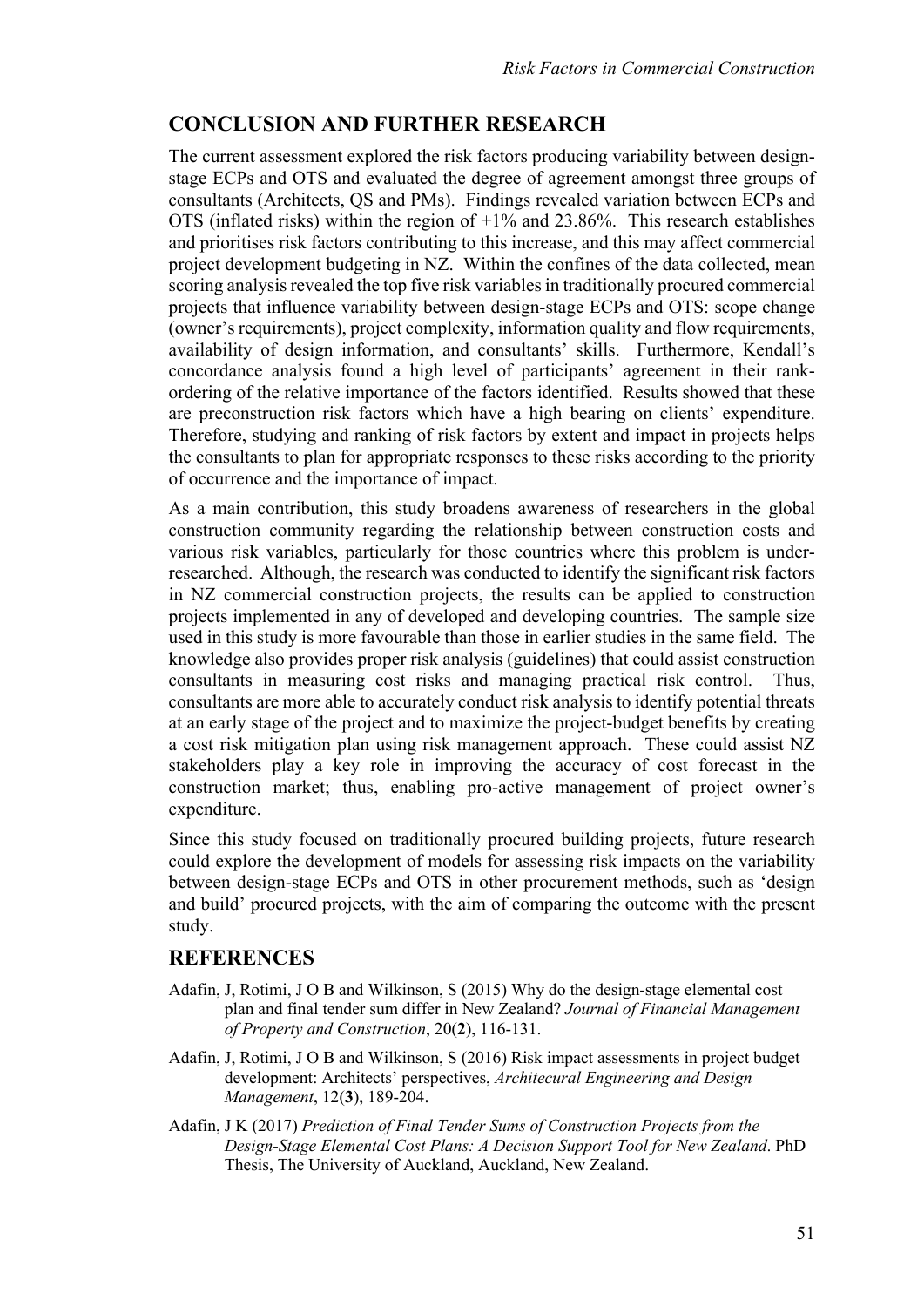- Adafin, J, Rotimi, J O B and Wilkinson, S (2018) Risk impact assessments in project budget development: Quantity surveyors' perspectives, *International Journal of Construction Management*, 12(**3**), 1-16.
- Agyekum-Mensah, G (2018) The degree of accuracy and factors that influence the uncertainty of SME cost estimates, *International Journal of Construction Management*, 19(**5**), 413-426.
- Akintoye, A (2000) Analysis of factors influencing project cost estimating practice, *Construction Management and Economics*, 18(**1**), 77-89.
- Akintoye, A S and MacLeod, M J (1997) Risk analysis and management in construction, *International Journal of Project Management*, 15(**1**), 31-38.
- Ameyaw, E E, Chan, A P C, Owusu-Manu, D G and Coleman, E (2015) A fuzzy model for evaluating risk impacts on variability between contract sum and final account in government-funded construction projects, *Journal of Facilities Management*, 13(**1**), 45-69.
- Arif, F, Lodi, S H and Azhar, N (2015) Factors influencing accuracy of construction project cost estimates in Pakistan: perception and reality, *International Journal Construction Management*, 15(**1**), 59-70.
- Carter, B, Hancock, T, Morin, J and Robins, N (1994) *Introducing Riskman Methodology: the European Project Risk Management Methodology*. Oxford: Blackwell Publishing.
- Doyle, A and Hughes, W (2000) The influence of project complexity on estimating accuracy. *In: A*kintoye, A (Ed.), *Proceedings 16th Annual ARCOM Conference*, 6-8 September 2000, Glasgow, UK. Association of Researchers in Construction Management, Vol. 2, 623-34.
- El-Sayegh, S M and Mansour, M H (2015) Risk assessment and allocation in highway construction projects in the UAE, *ASCE Journal of Management in Engineering*, 31(**6**), 1-11.
- Enshassi, A Mohamed, S and Abdel-Hadi, M (2013) Factors affecting the accuracy of pretender cost estimates in the Gaza strip, *Construction in Developing Countres*, 18(**1**), 73-94.
- Fellows, R and Liu, A (2008) *Research Methods for Construction*. Oxford: Blackwell Publishing Ltd.
- Hwang, B G, Zhao, X and Toh, L P (2014) Risk management in small construction projects in Singapore: status, barriers and impact, *International Journal of Project Management*, 32, 116-124.
- Jaggar, D, Ross, A, Smith, J and Love, P E D (2002) *Building Design Cost Management*. Oxford: Blackwell Science.
- Kassem, M A, Khoiry, M A and Hamzah, N (2019) Risk factors in oil and gas construction projects in developing countries: A case study, *International Journal of Energy Sector Management*, https://doi.org/10.1108/IJESM-11-2018-0002.
- Ling, Y Y and Boo, J H S (2001) Improving the accuracy estimates of building of approximate projects, *Building Research and Information*, 29(**4**), 312-318.
- Love, P E D and Ahiaga-Dagbui, D D (2018) Debunking fake news in a post-truth era: the plausible untruths of cost underestimation in transport infrastructure projects, *Transport Research Part a*, 113(**2018**), 357-368.
- Ministry of Business Innovation and Employment (2014) *Annual Report*. New Zealand: New Zealand Government.